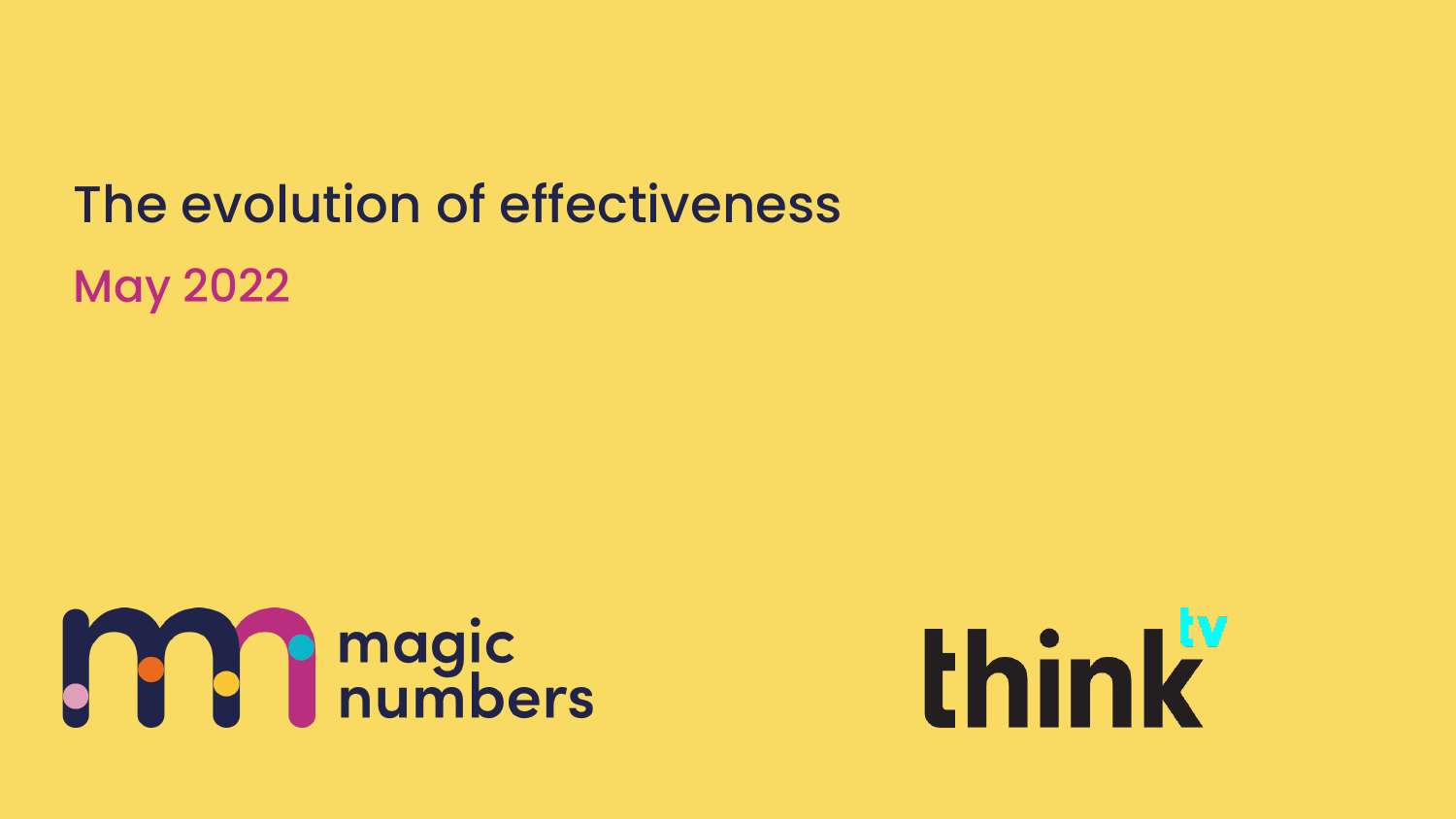

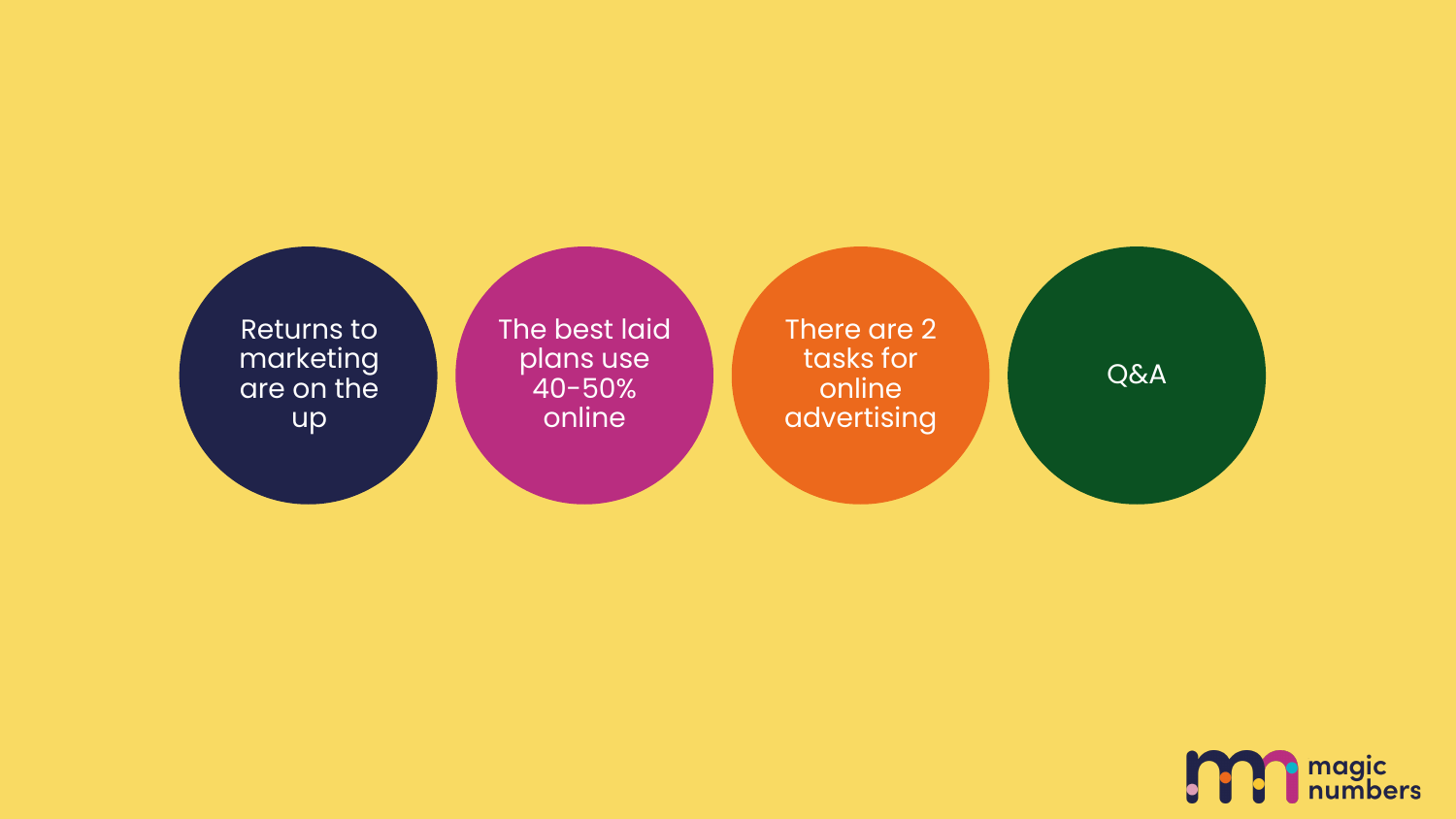## Returns to marketing are on the up

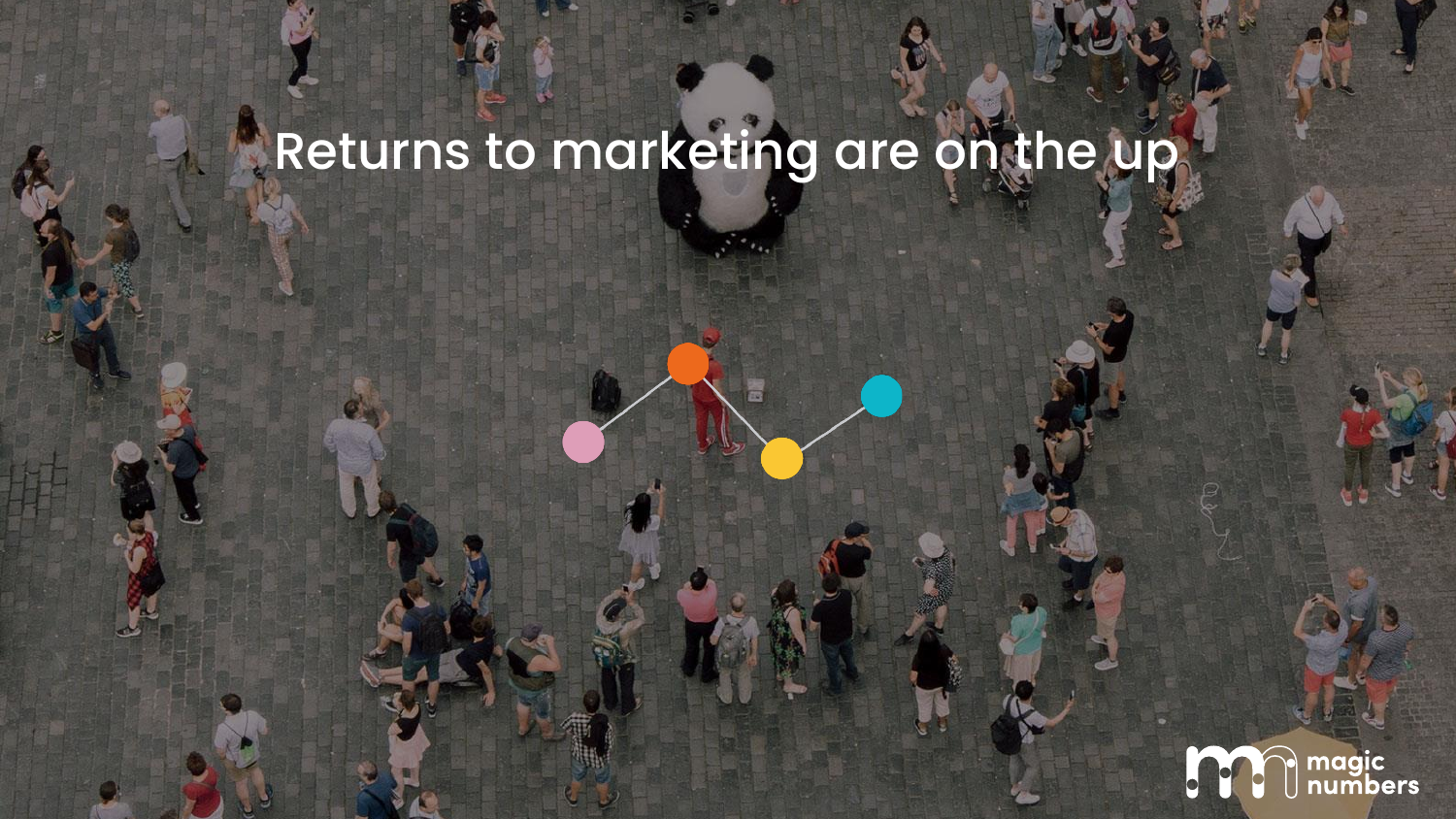#### 2019: Peter Field's crisis in creative effectiveness

From an analysis of entries to the IPA awards



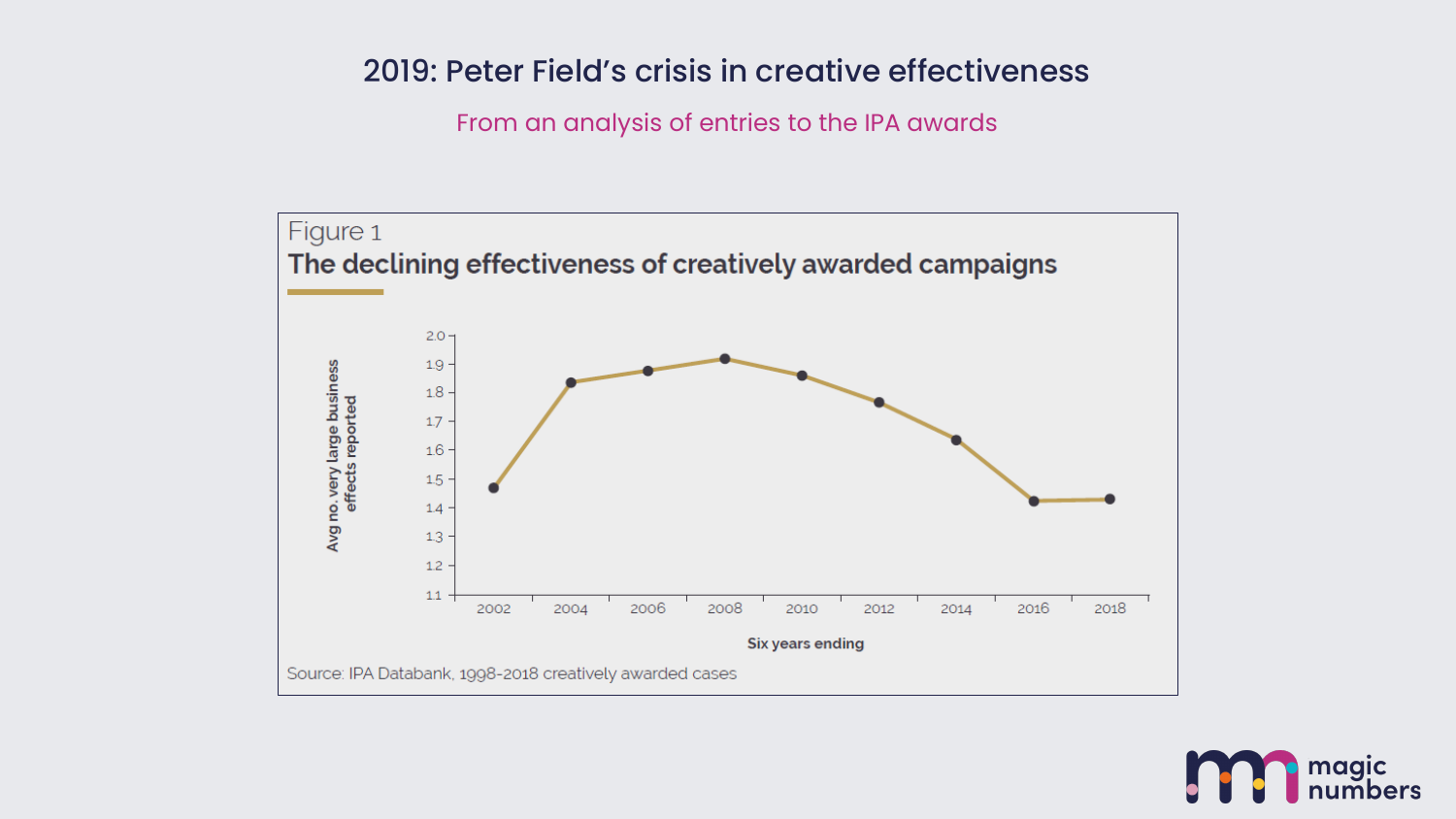CIFC advertising<br>research community



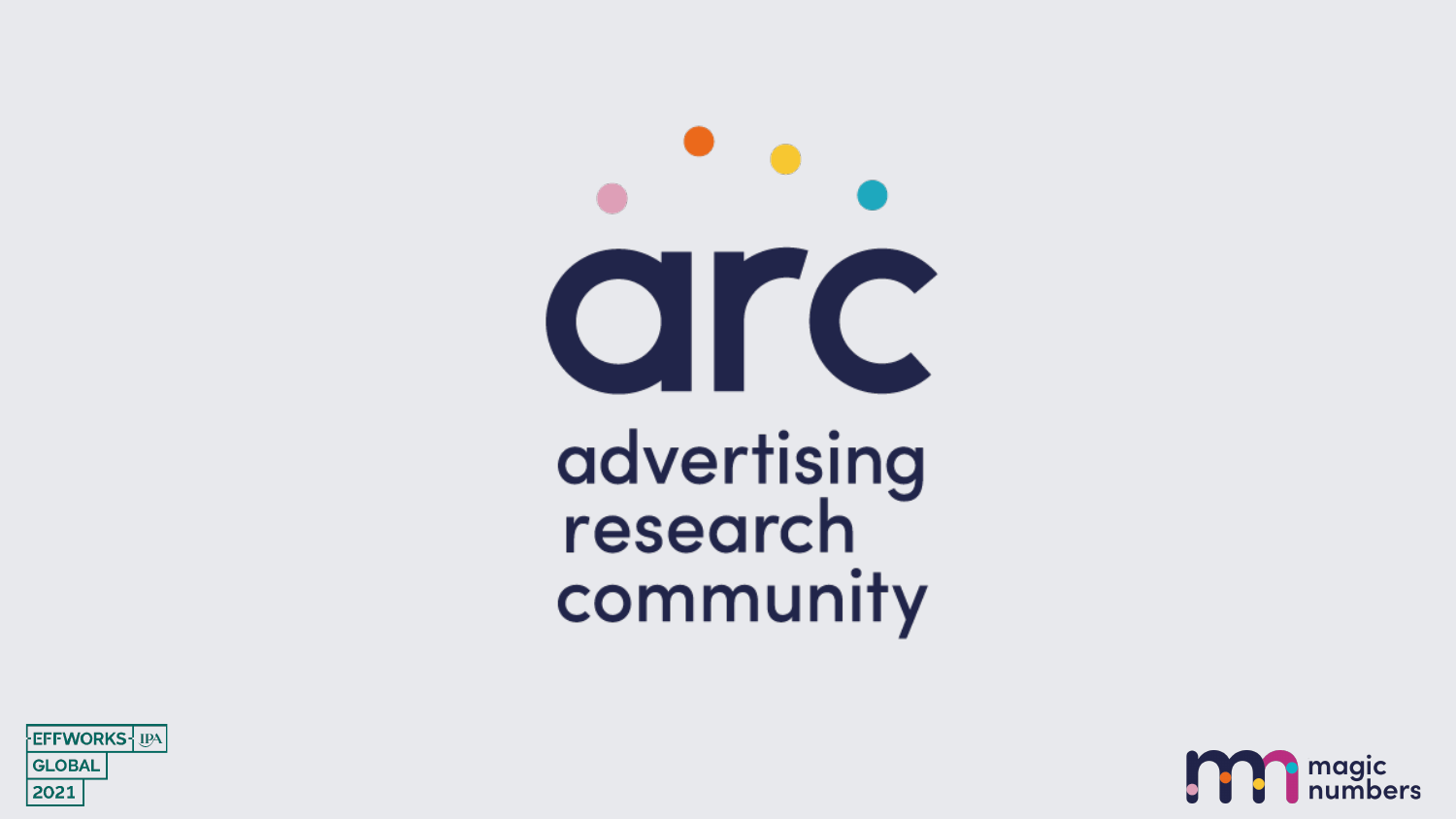#### If there was a general crisis in effectiveness, it's now over

Outside award entries recent ROIs are in line with 2005 and increasing

Size-corrected index for revenue return from £1 spent (2005=100)



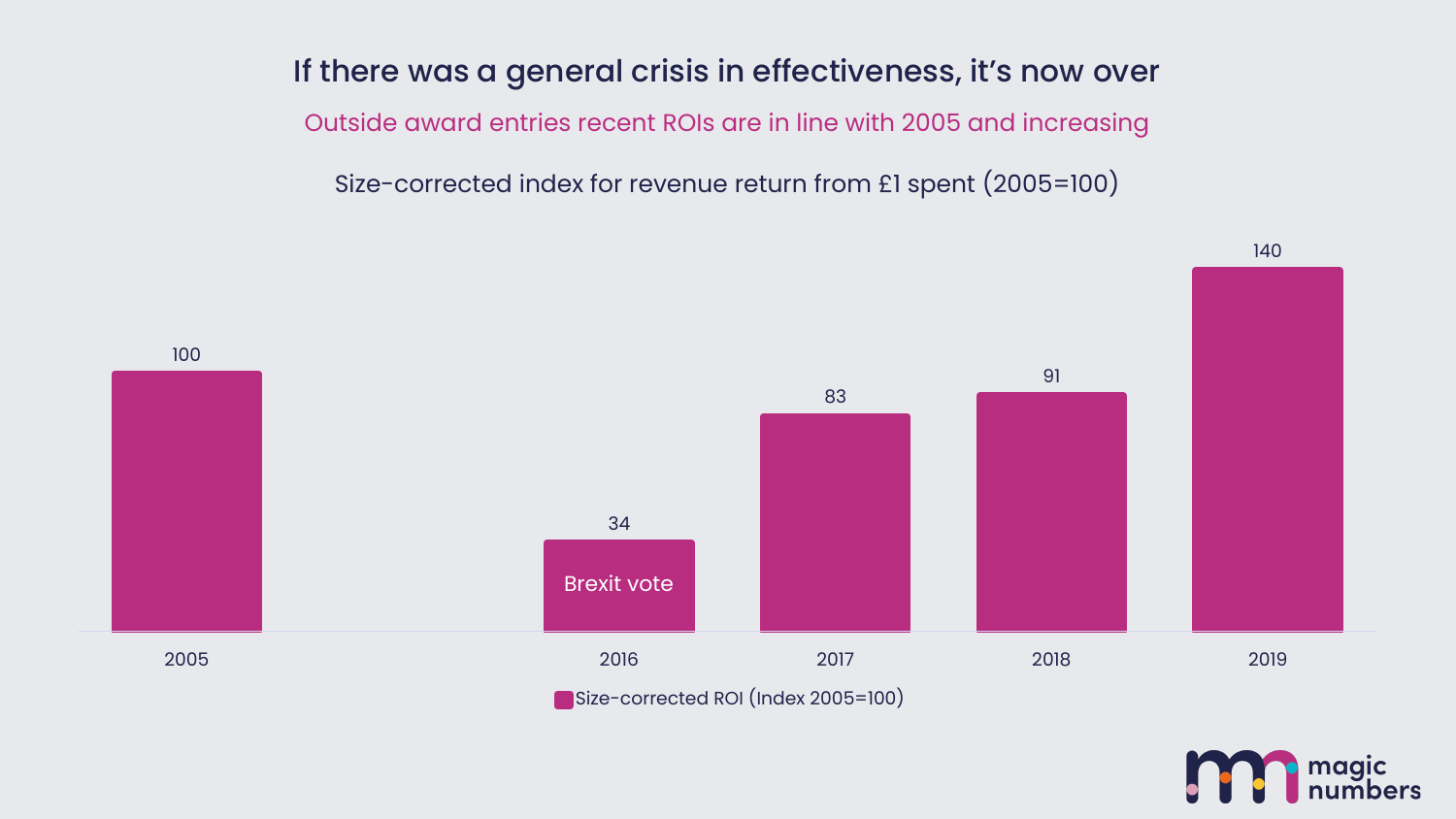#### Effectiveness in flux as online finds its place in the mix

And marketers learnt how to use it properly

Size-corrected revenue ROI and online % of budget



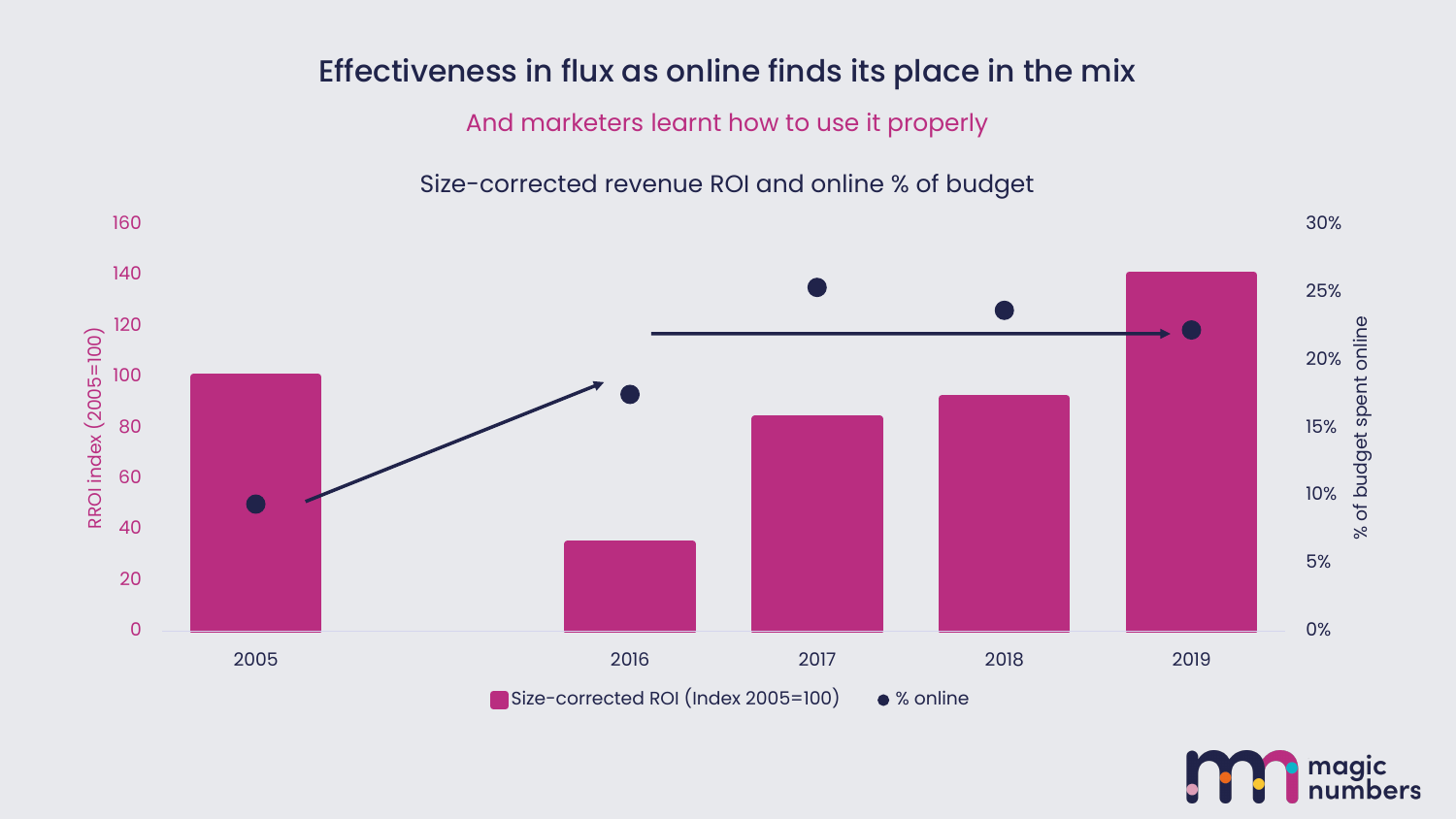#### The media mix within offline has been stable

#### A mature mix of mainly TV with OOH, press and radio

#### Media mix within offline



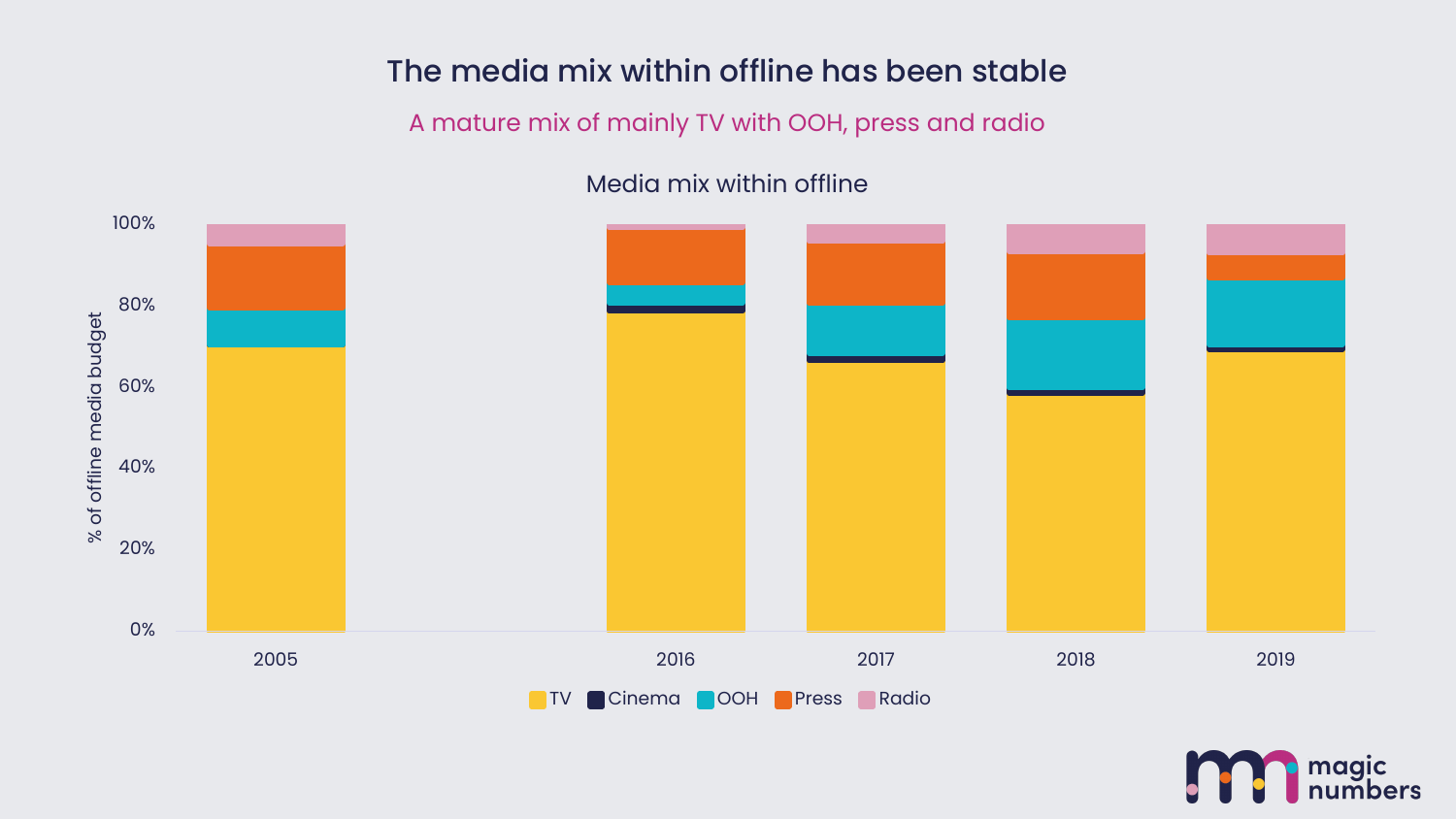#### But within online, there are sweeping changes during the period ROI is increasing

This experimentation is the likely explanation for increasing effectiveness



#### Media mix within online

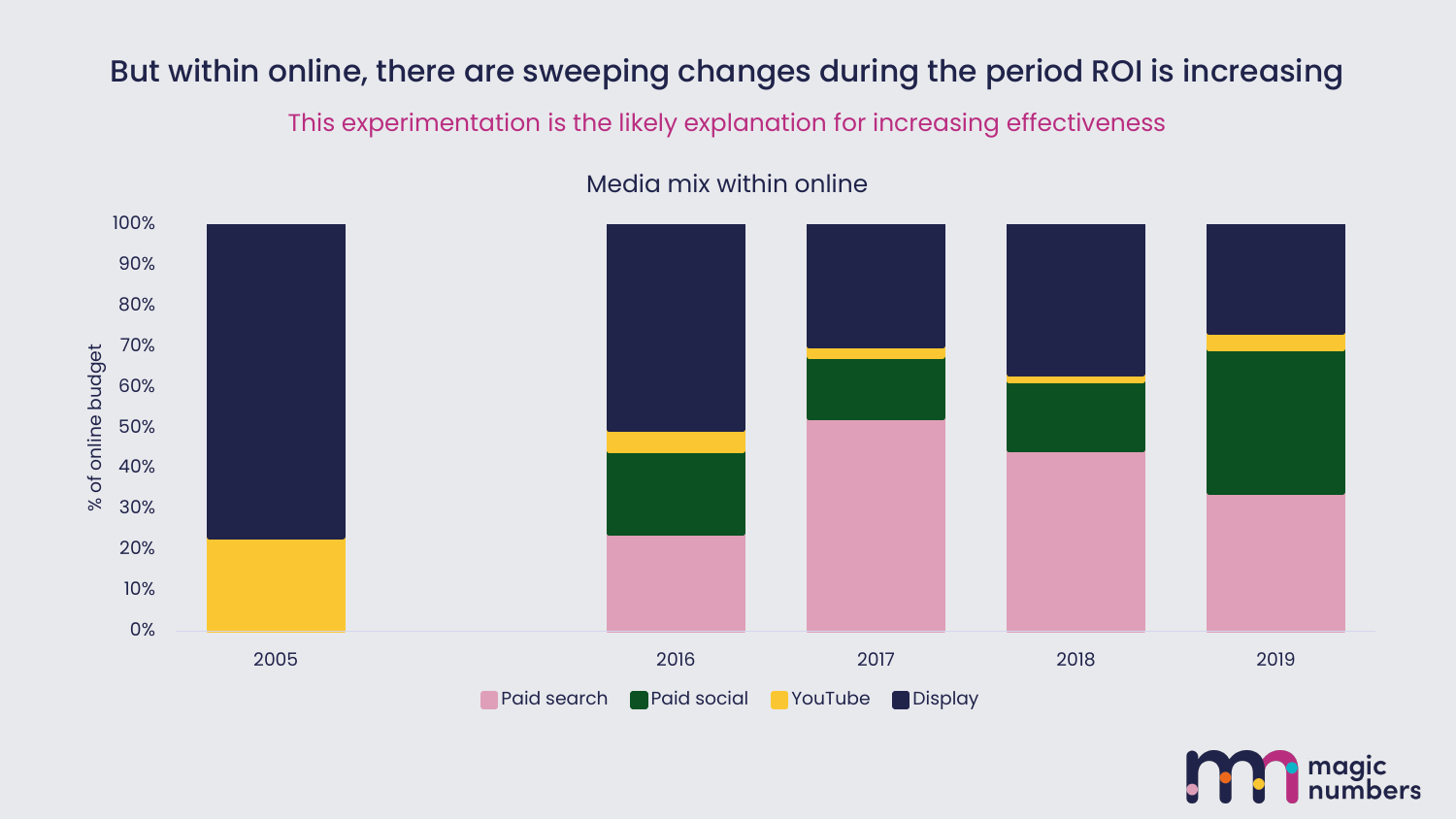So…..

## **It's time to move away from the crisis narrative**

## and…. **Never stop learningby-doing… it works**

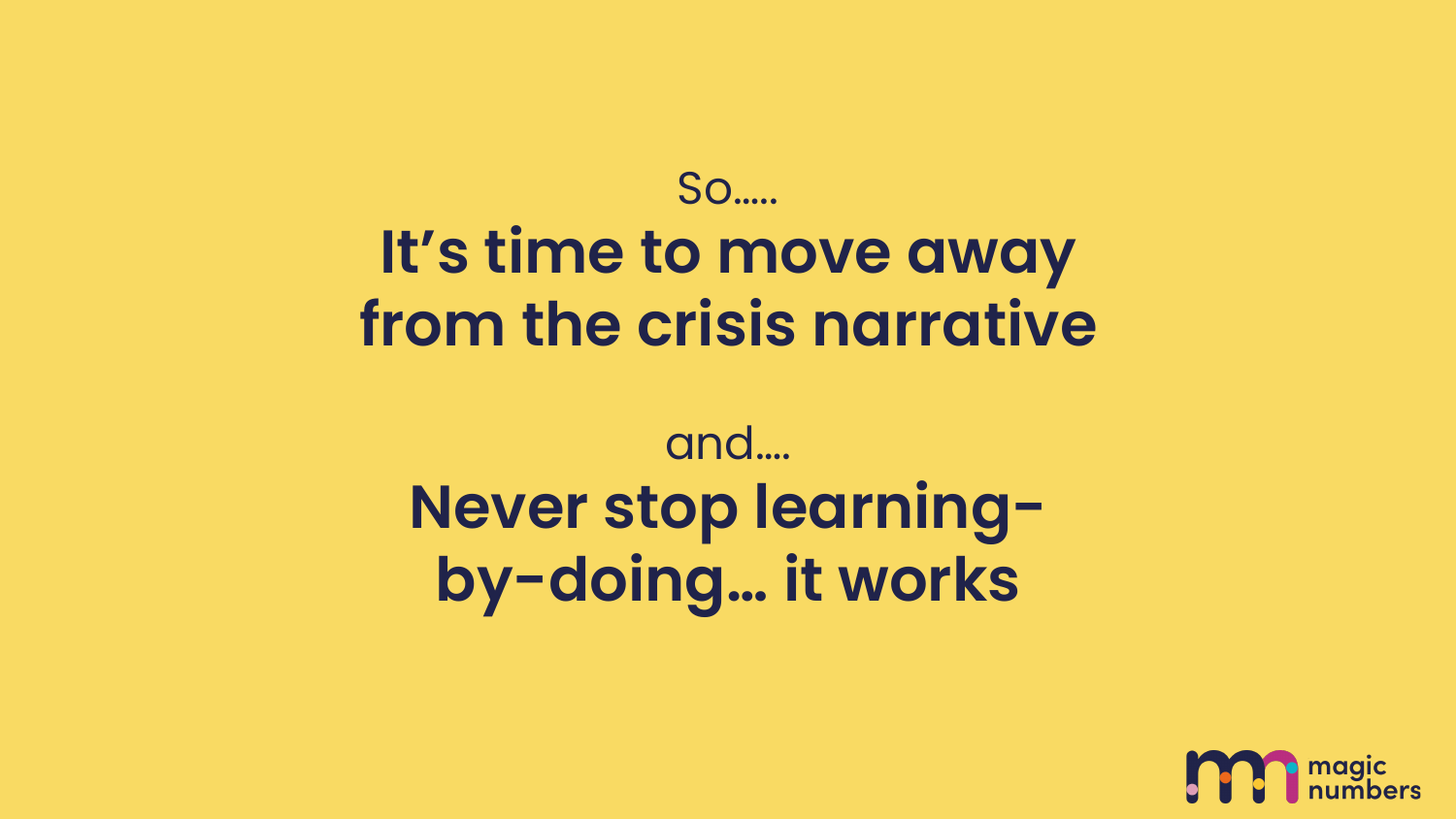# The best laid plans use 40-50% online

 $T_{\rm s}$ 

File

**KING** 

 $H_{\rm{NN}}$ 

A.

44

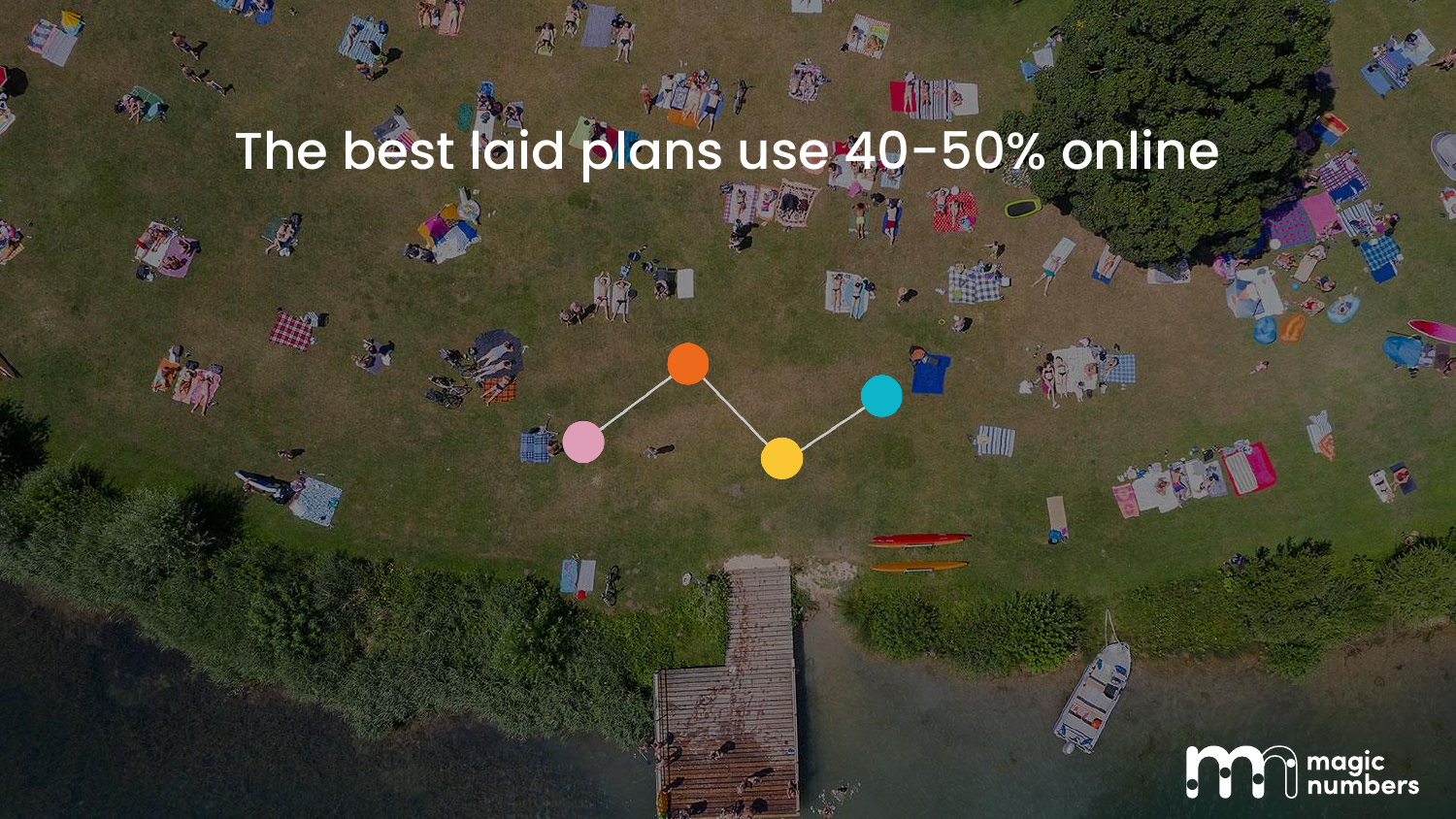#### Revenue per £1 spent is highest when 40-50% of the budget is spent online

Based on this simple analysis of very rich data



Relationship between % of budget spent online and revenue ROI

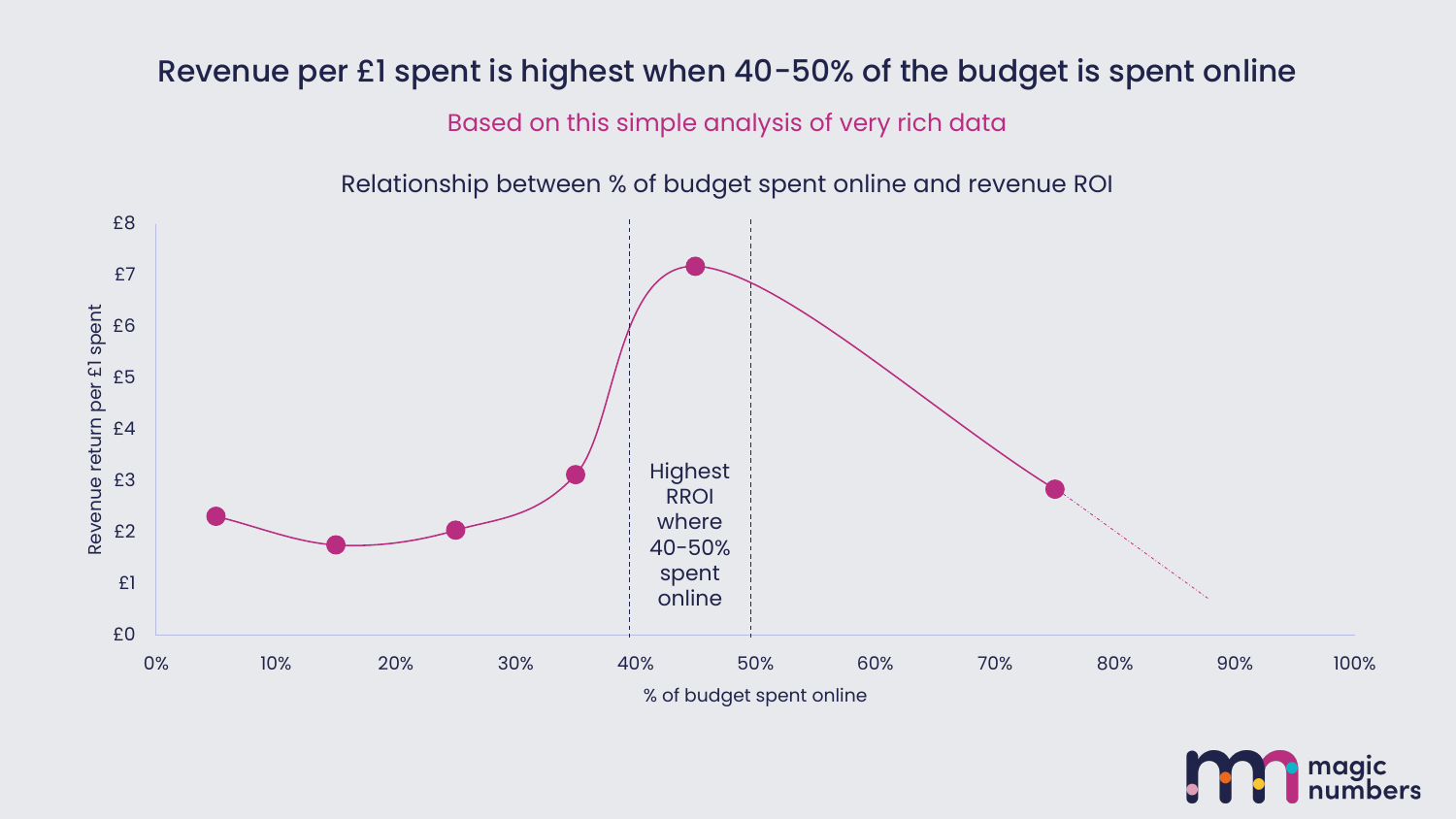#### As of now there is no over-investment into online channels

In 2019 UK PLC was at 48% - exactly the "just right" zone

Optimum budget split (arc analysis)



UK overall spend split in 2019 (GroupM data)



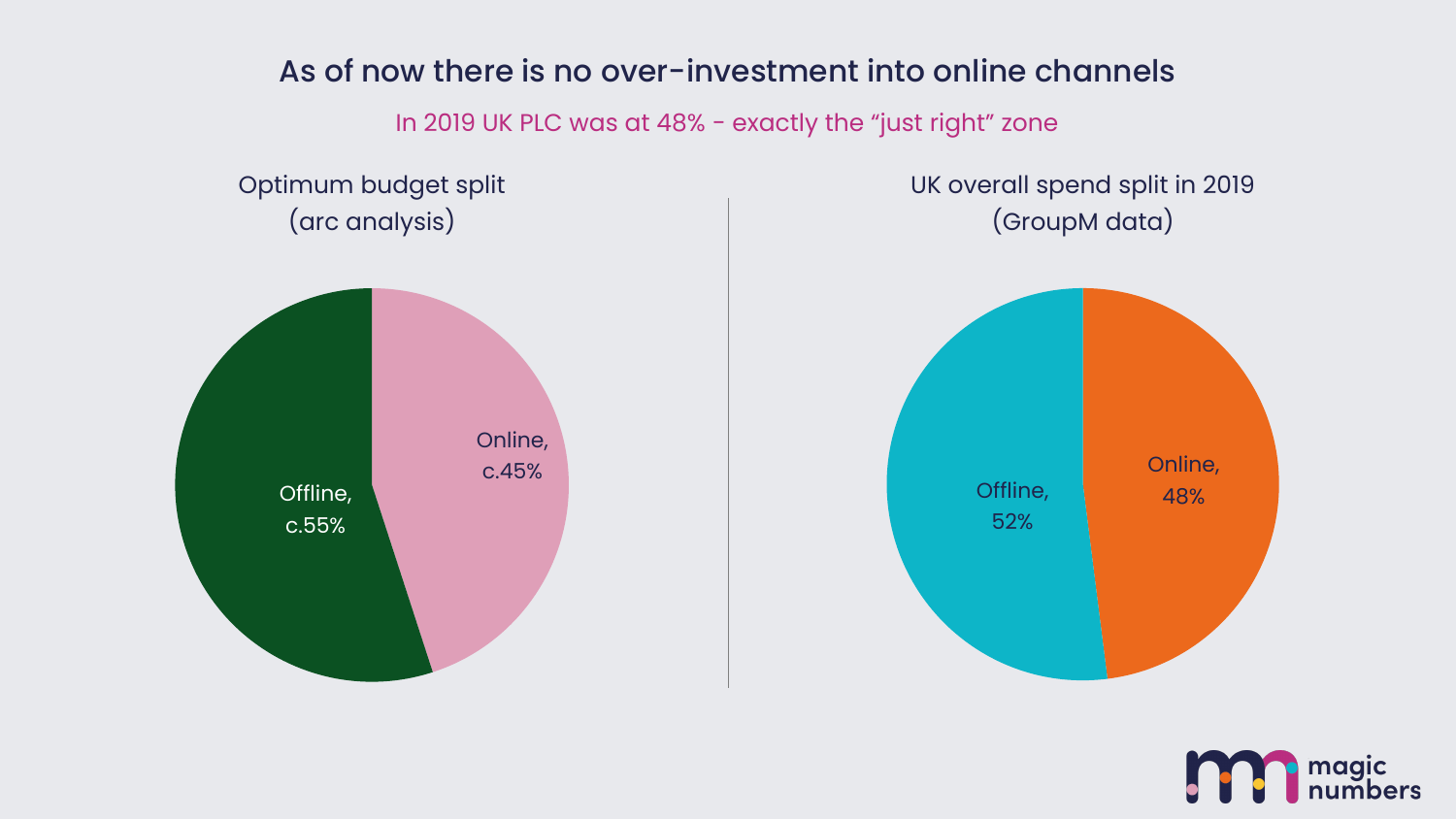## **So… allocate up to 40-50% of your budget to online channels**

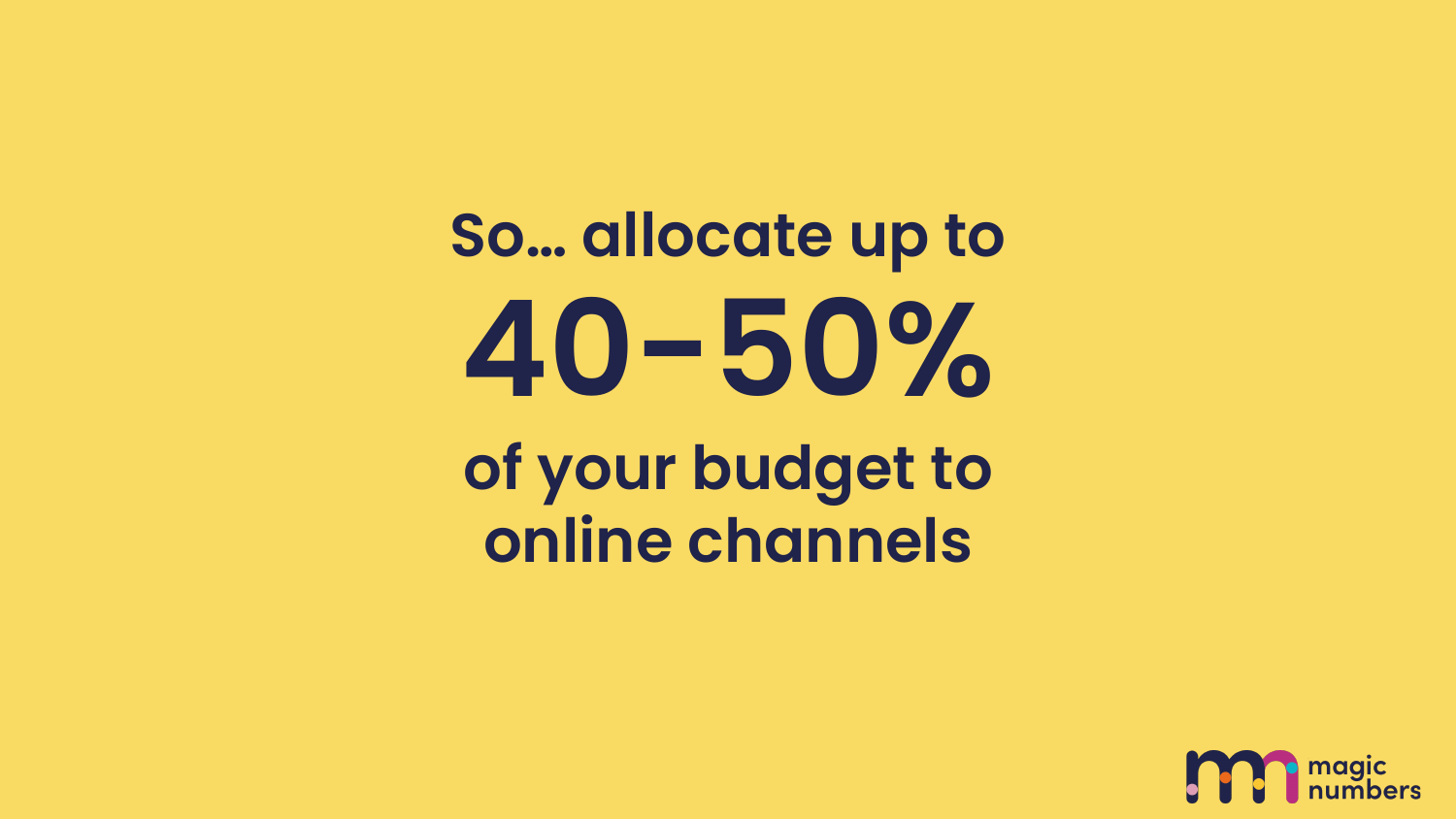## There are 2 tasks for online ads

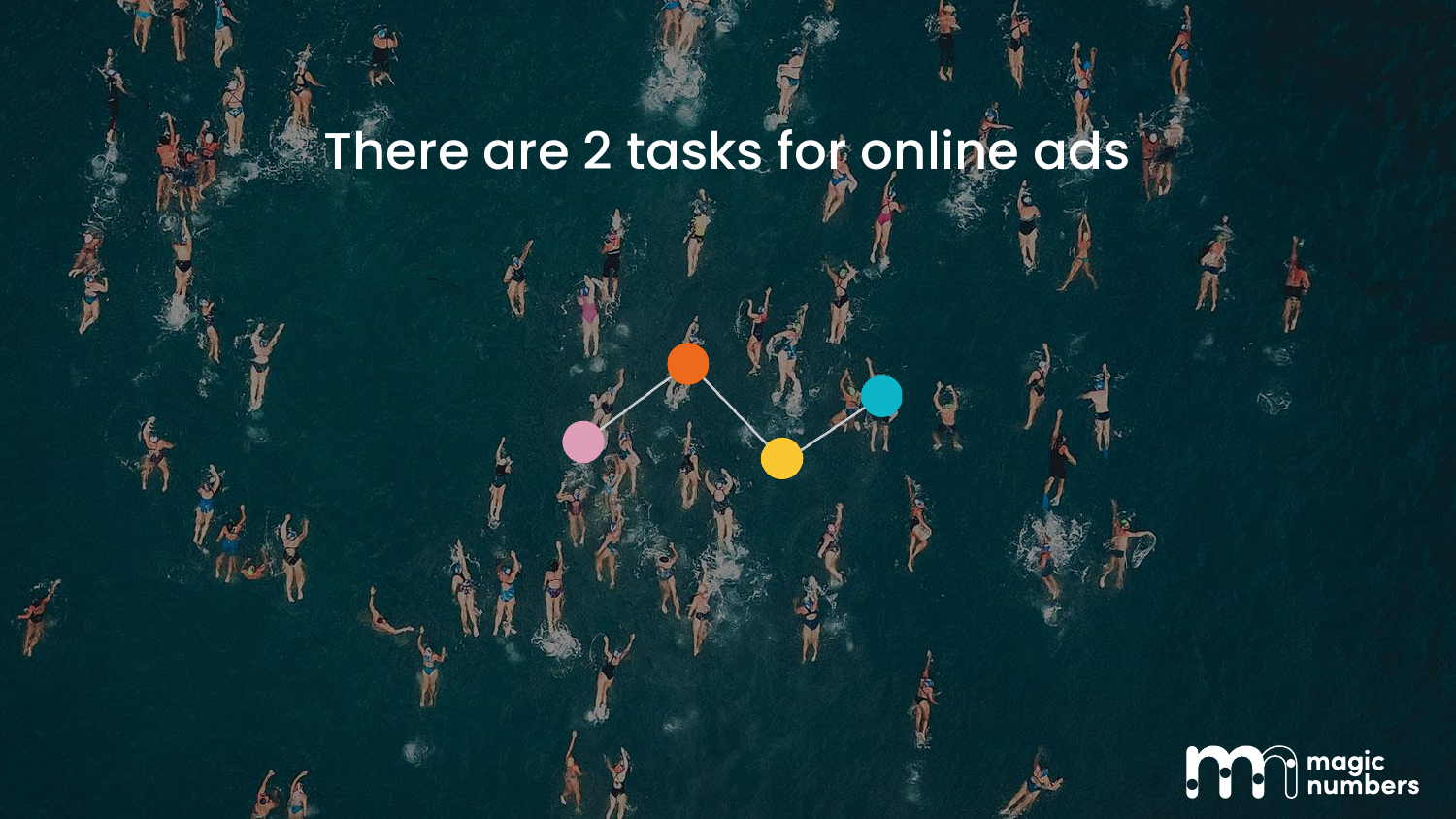## **Task 1: An investment into getting new sales - that you wouldn't otherwise have got**

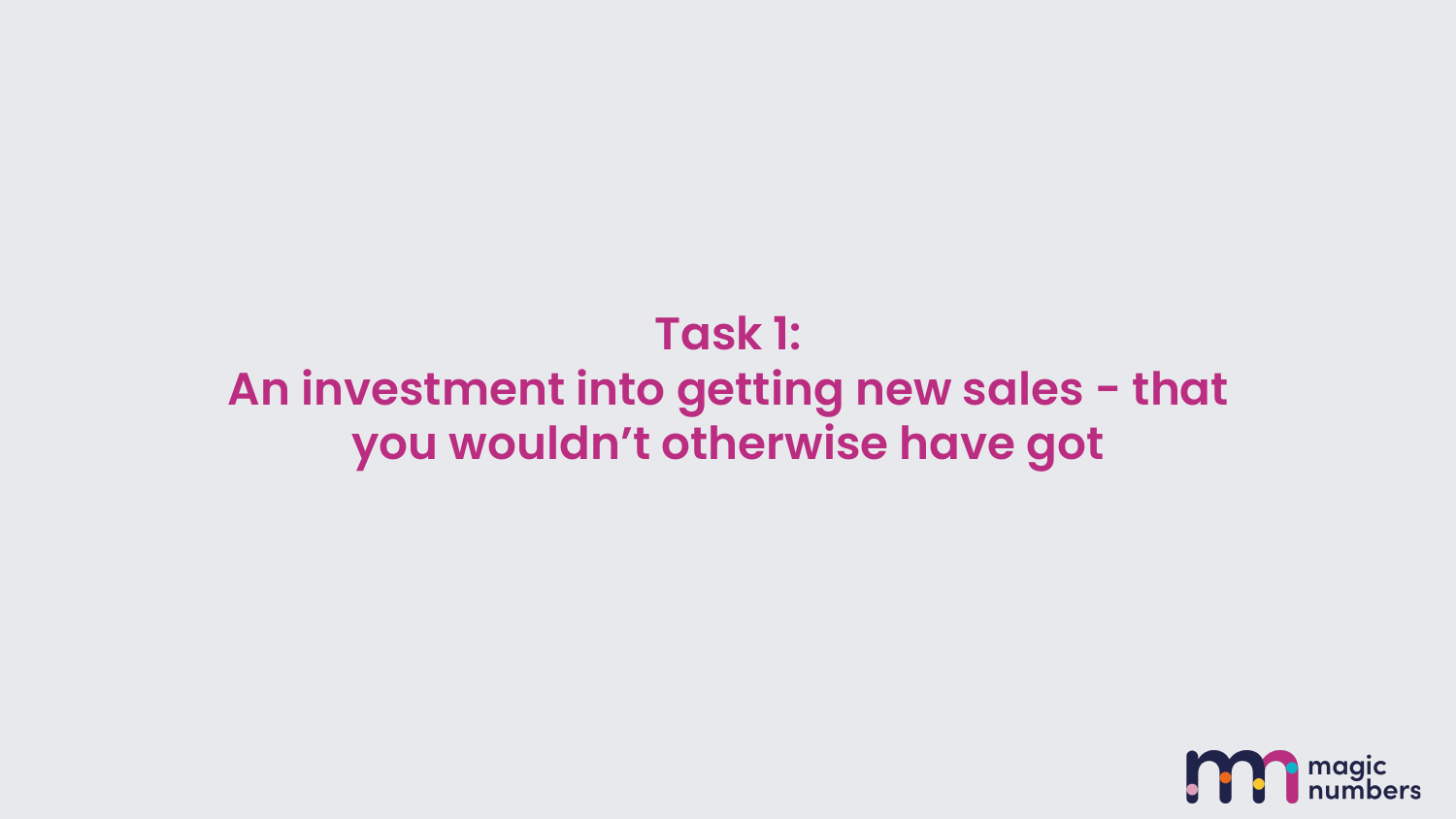## **Task 2: Help people that are already on their way to your website to arrive safely**

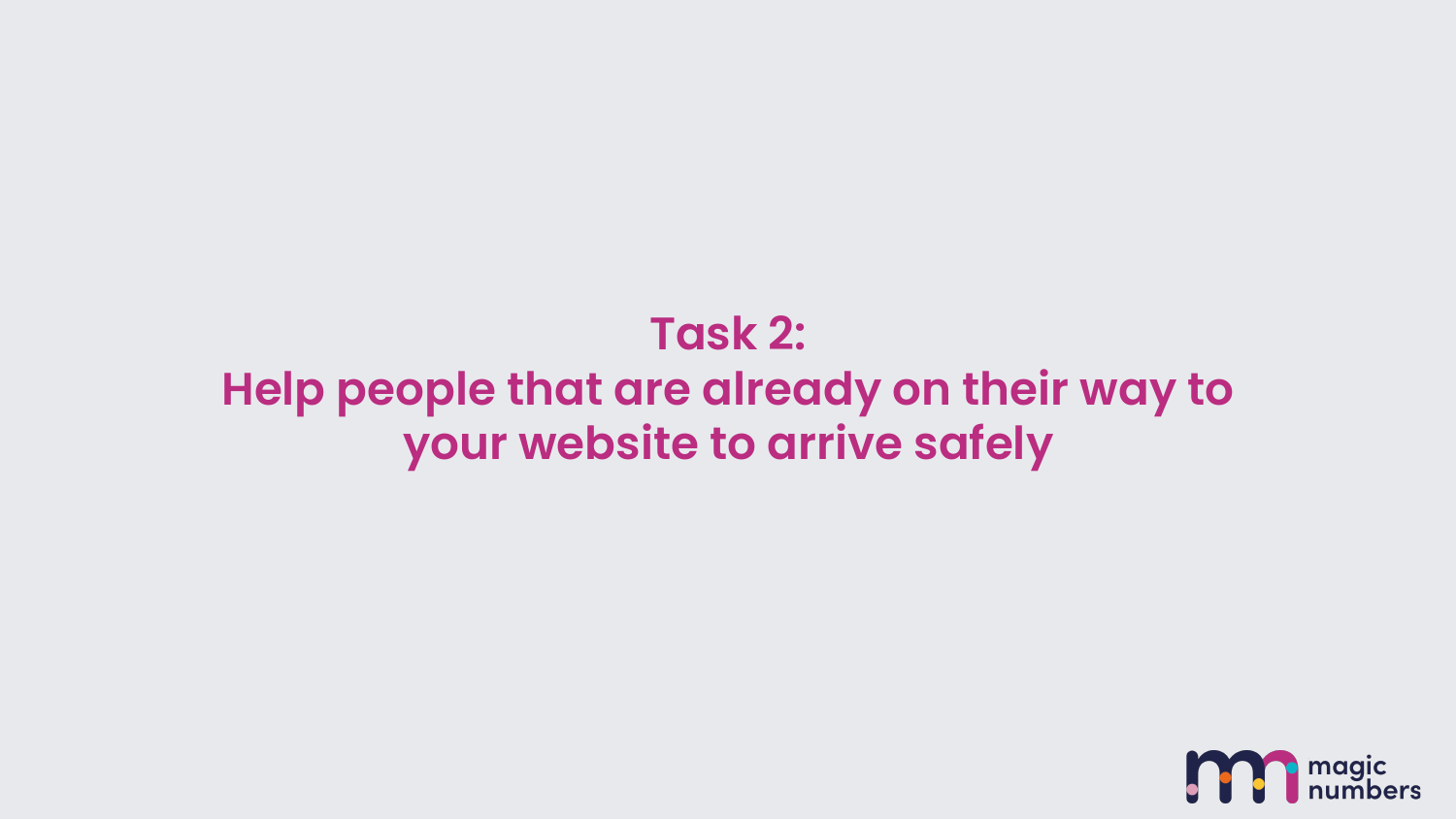#### The existence of the 2<sup>nd</sup> task explains the macro data

Businesses that want to sell on the internet need to be visible there

Share of online in retail sales and advertising budgets



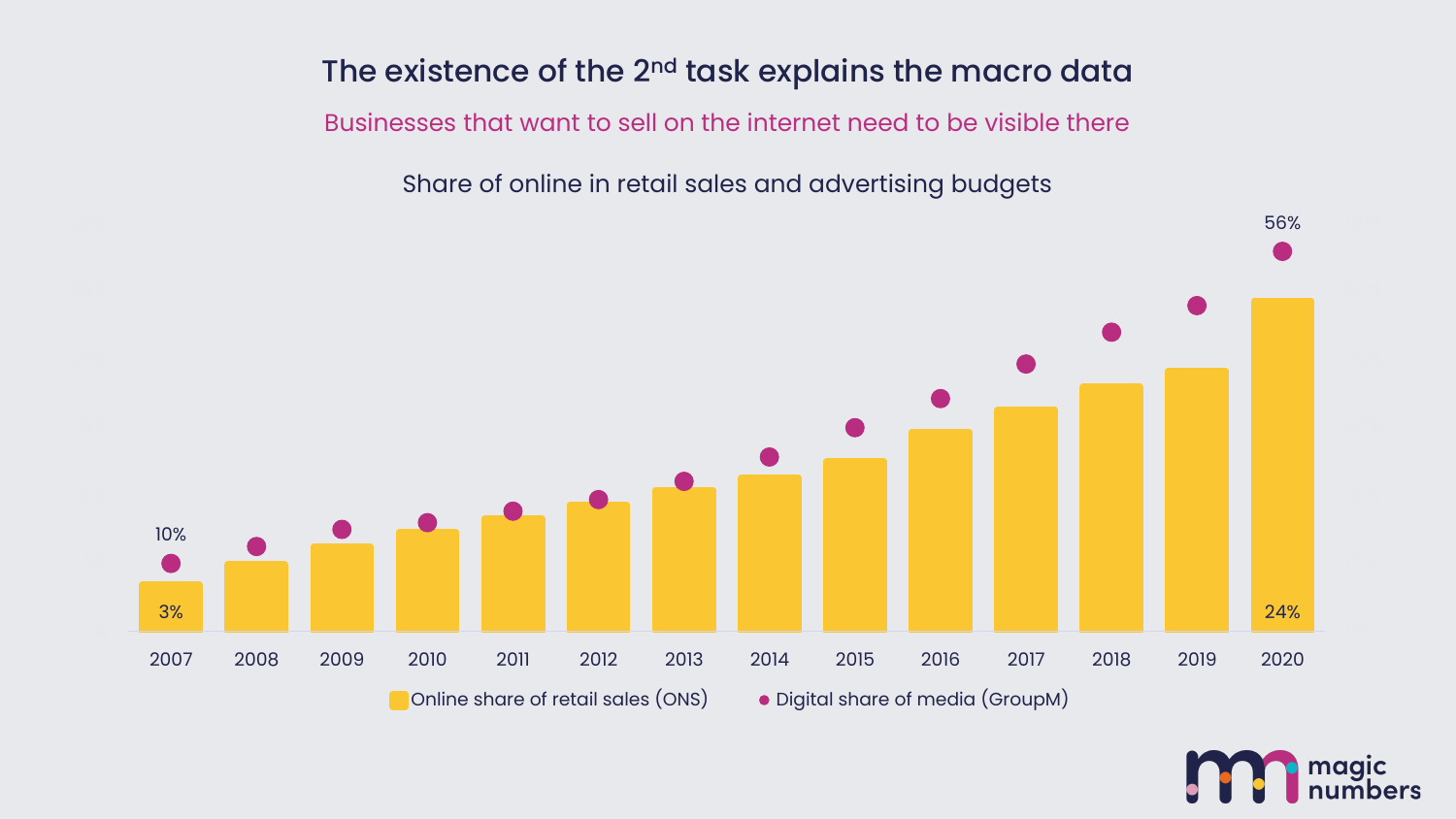#### And the reaction to covid 19

Offline budgets fell, as is normal in recession, but as shopping went online, so did ad budgets

Compared to before covid-19, how is your use of these channels changing?



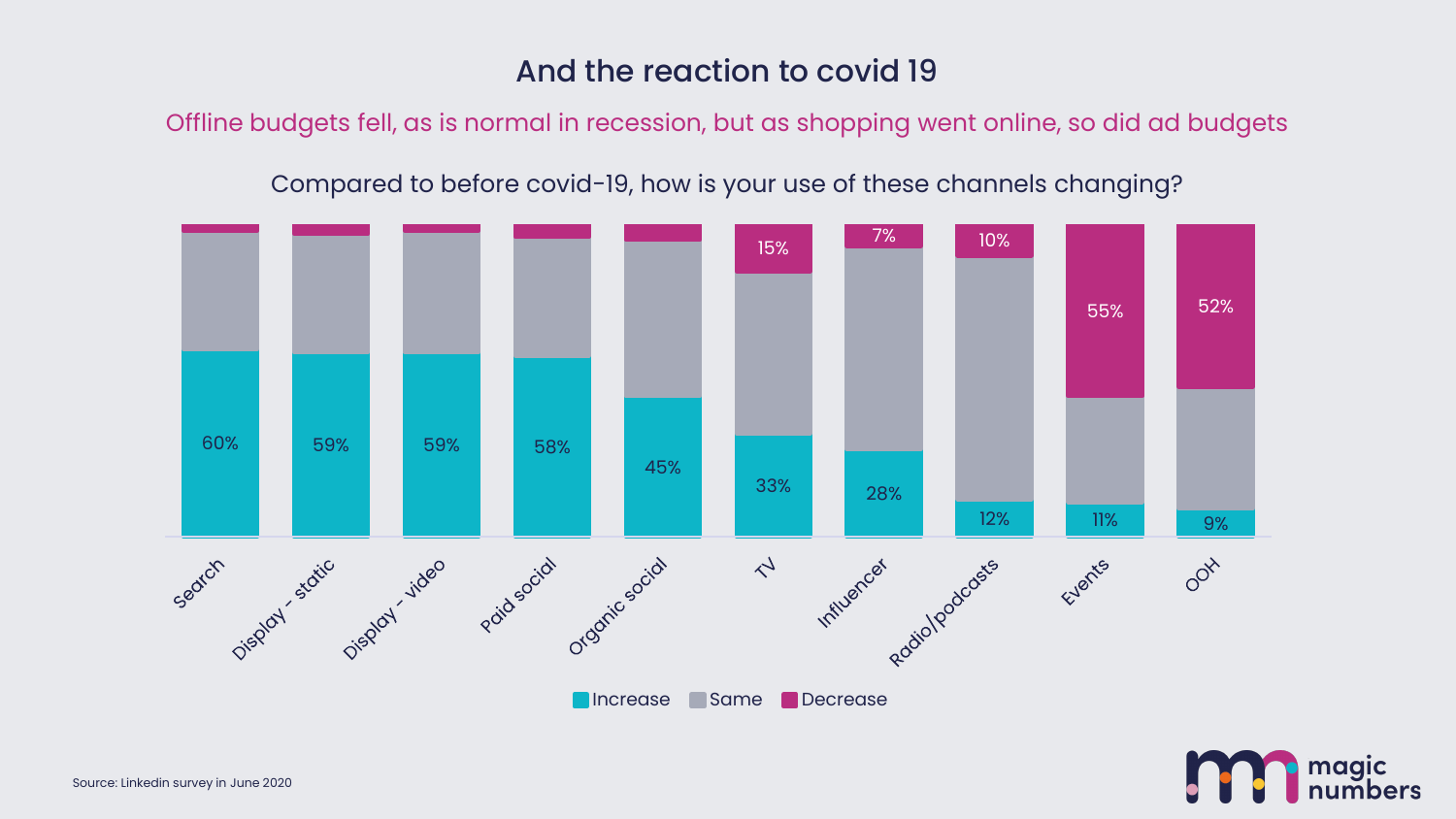#### We need new language to talk about the 2<sup>nd</sup> task

#### For us as an industry and when thinking about how to spend our money



Byron Sharp

It's just another type of physical availability



James Hankins

It's different enough for a new name: digital availability



Grace Kite

These ads are the new rent – they replace physical things like buildings and signposts

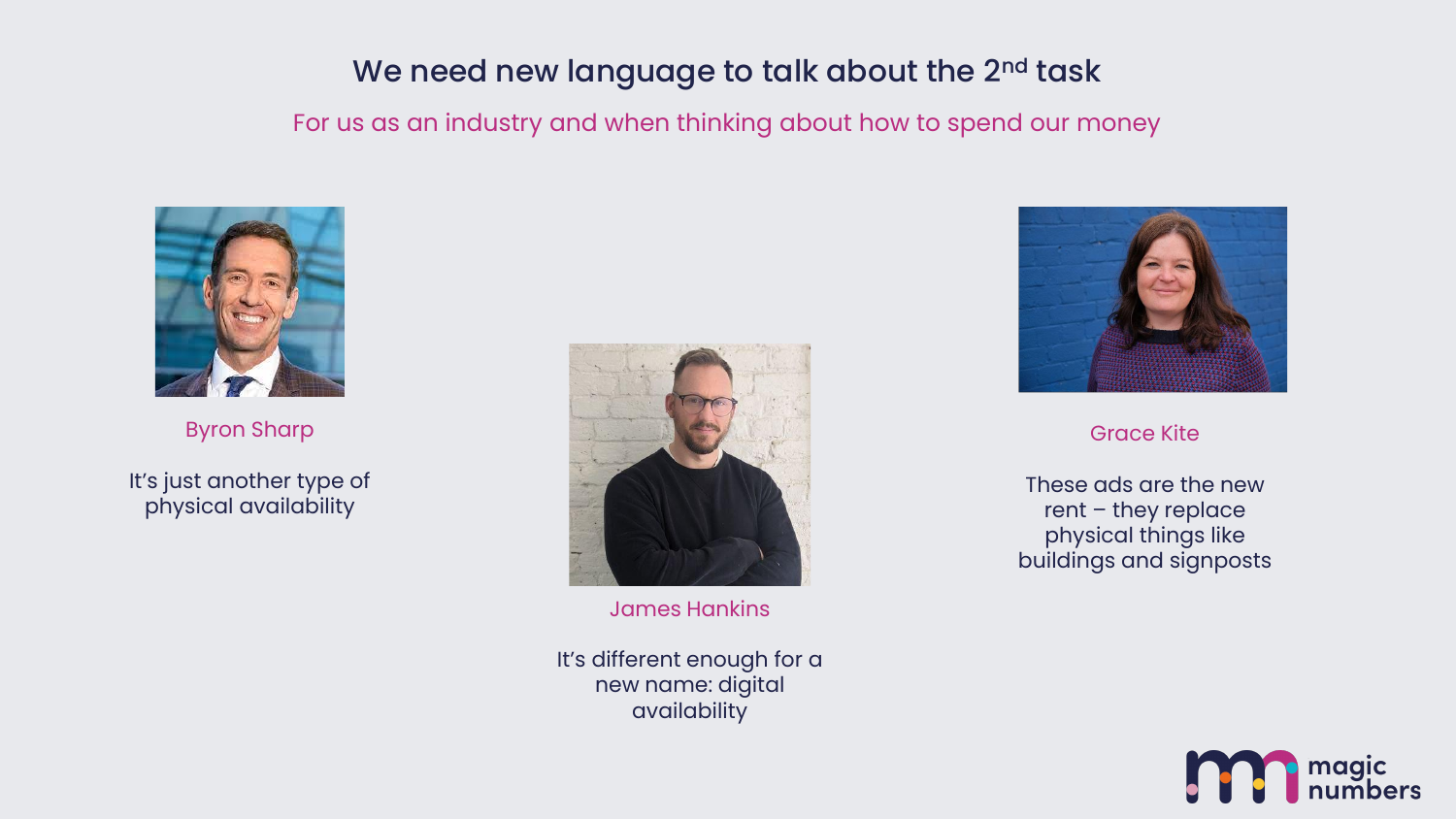#### We also need new decision tools

Attribution is often just counting everyone that walks past the signpost



Source: magic numbers econometrics

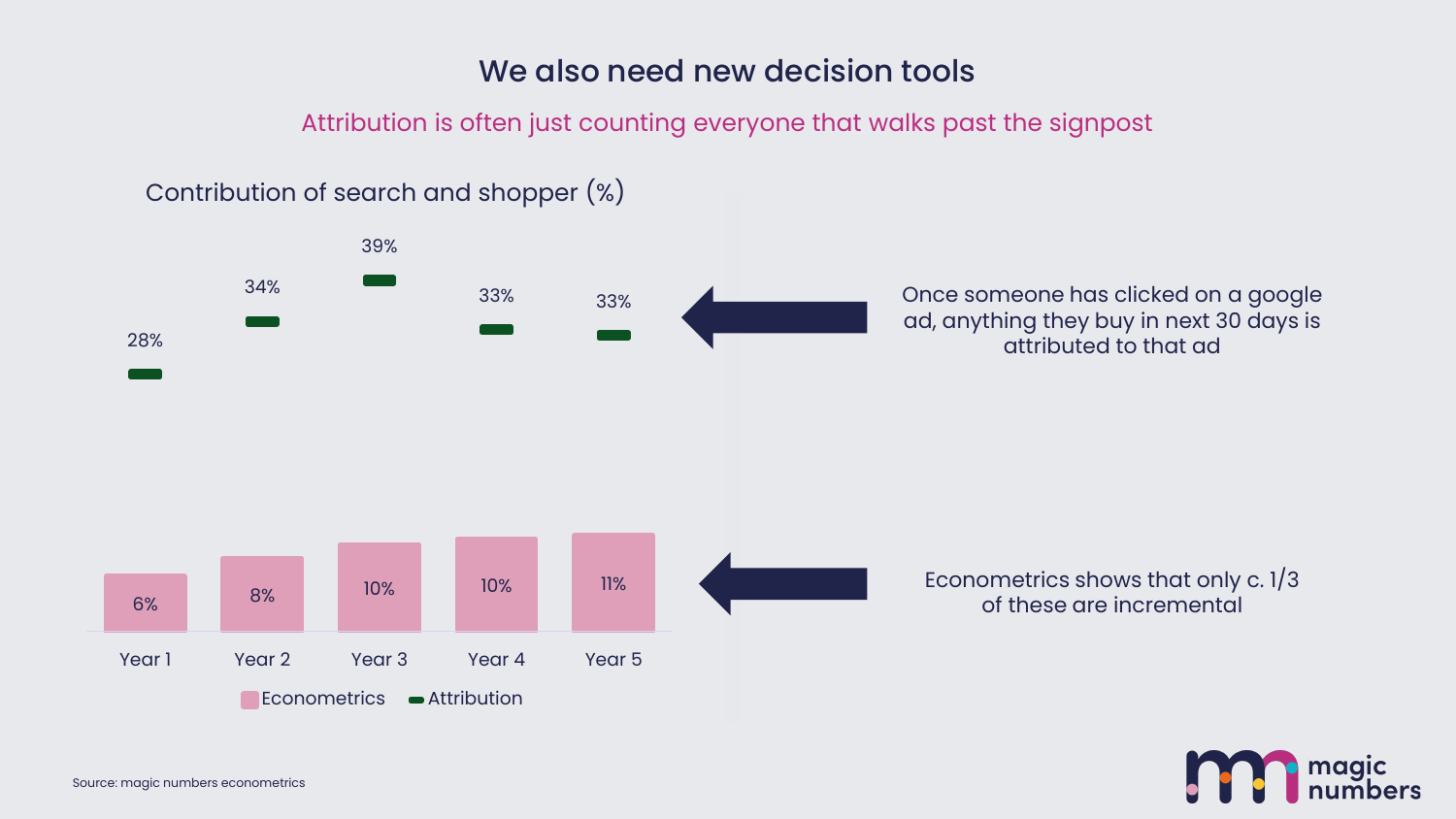#### Targeted test and learn: Identify which are most and least incremental

Then switch off tests where savings likely to be highest

% of attributed sales visible in econometrics

Existing, PPC: Core brand NCs, PPC: Core brand NCs, FB/IG: Obj=clicks Existing, PPC: Generic Existing, Shopper: Generic NCs, Shopper: Generic NCs, Affiliates tenancy: Placement NCs, PPC: Generic NCs, PPC: Generic new product… NCs, FB/IG: Obj=reach NCs, Shopper: New product lines NCs, FB/IG: Obj=video views NCs, Affiliates tenancy: Price



Targets new customers and/or highlights new product lines. Social targeting reach. Video

Brand terms, well known product lines. Social targeting clicks. Text only

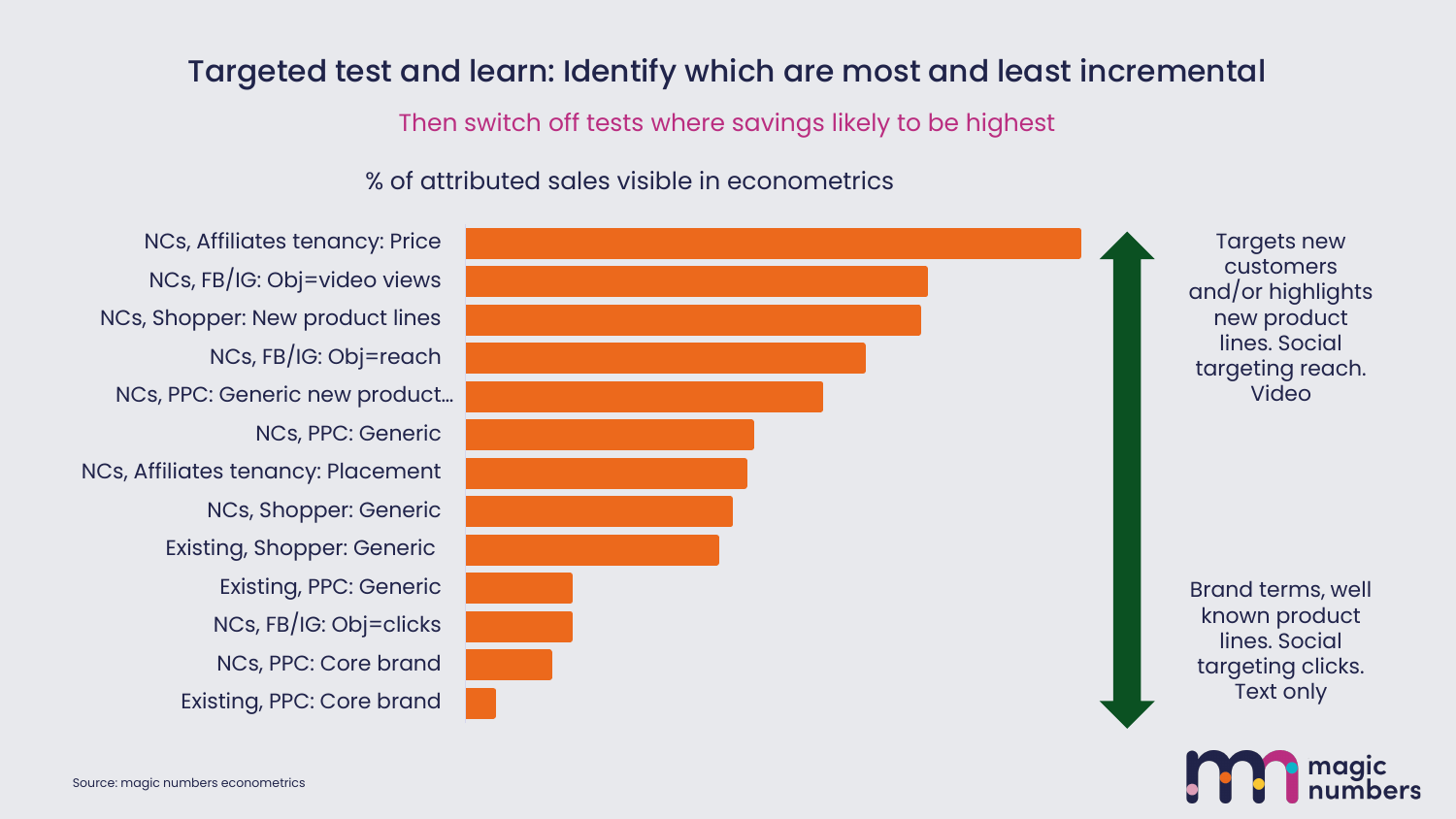#### So… allocate budget to both tasks